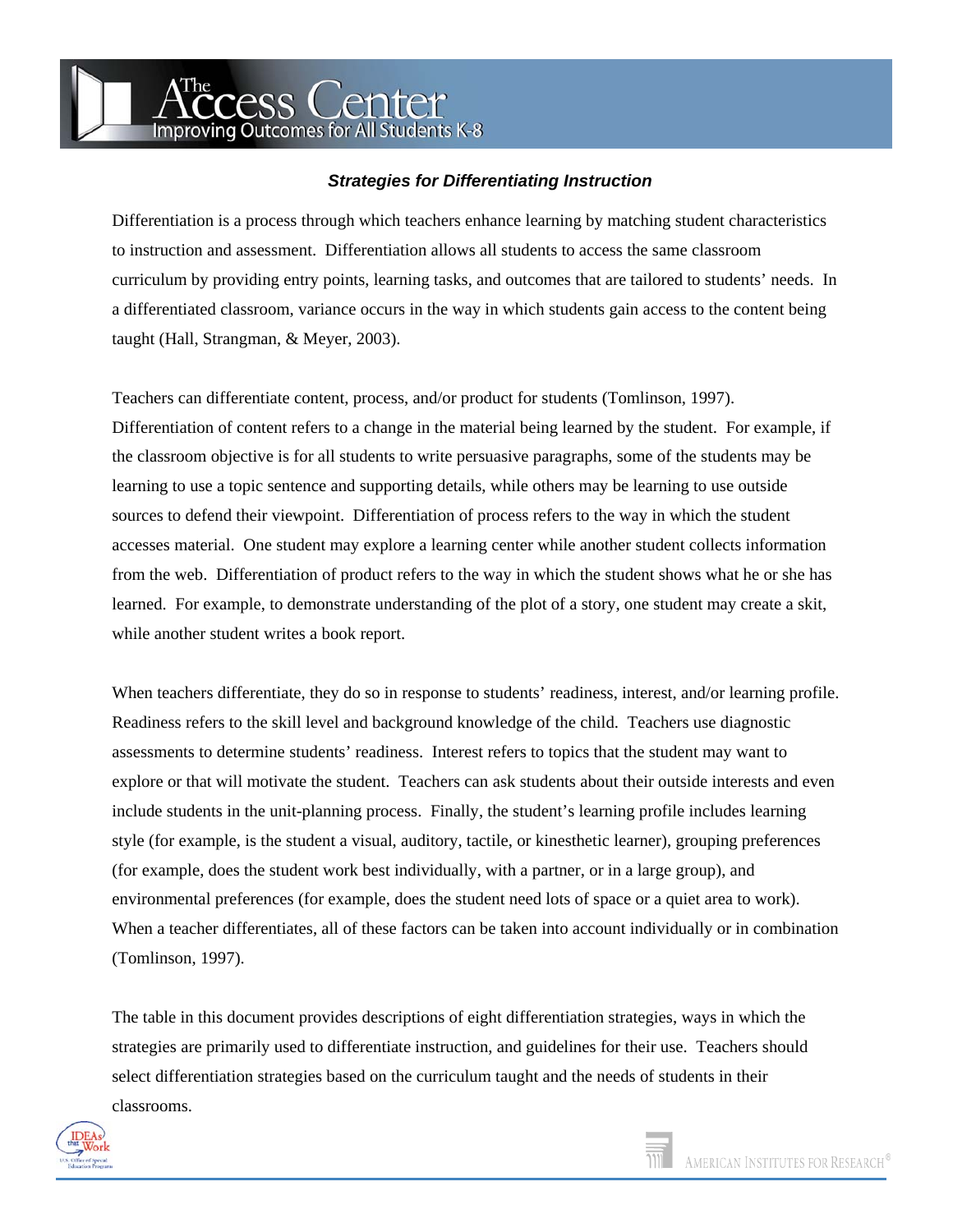| <b>Differentiation</b>                       | <b>Primary Use</b> | <b>Description of Strategy</b>                                                                                                                                                                                                                                                                                                                                                                                                                                                                                                                                                                                                                                                                                                                                                                                                                                                    | <b>Things to Consider</b>                                                                                                                                                                                                                                                                                                                                                |
|----------------------------------------------|--------------------|-----------------------------------------------------------------------------------------------------------------------------------------------------------------------------------------------------------------------------------------------------------------------------------------------------------------------------------------------------------------------------------------------------------------------------------------------------------------------------------------------------------------------------------------------------------------------------------------------------------------------------------------------------------------------------------------------------------------------------------------------------------------------------------------------------------------------------------------------------------------------------------|--------------------------------------------------------------------------------------------------------------------------------------------------------------------------------------------------------------------------------------------------------------------------------------------------------------------------------------------------------------------------|
| <b>Strategy</b>                              |                    |                                                                                                                                                                                                                                                                                                                                                                                                                                                                                                                                                                                                                                                                                                                                                                                                                                                                                   |                                                                                                                                                                                                                                                                                                                                                                          |
| <b>Tiered</b><br>Assignments and<br>Products | Readiness          | Assignments and products are<br>designed to instruct and assess<br>students on essential skills that are<br>provided at different levels of<br>complexity, abstractness, and open-<br>endedness. The curricular content<br>and objective(s) are the same, but<br>the process and/or product are<br>varied according to the student's<br>level of readiness.<br>For example, students with<br>moderate understanding about a<br>topic are asked to write an article.<br>Students with a more advanced<br>understanding are asked to prepare<br>a debate.                                                                                                                                                                                                                                                                                                                           | Focus task on a key<br>$\bullet$<br>concept<br>Use a variety of<br>$\bullet$<br>resource materials at<br>different levels of<br>complexity and<br>associated with<br>different learning<br>modalities<br>Adjust task by<br>$\bullet$<br>complexity,<br>abstractness, number<br>of steps, concreteness,<br>and independence to<br>ensure challenge and<br>not frustration |
| Compacting                                   | Readiness          | Compacting is the process of<br>eliminating teaching or student<br>practice due to previous mastery of<br>learning objectives. Compacting<br>involves a three step process:<br>(1) assess the student to<br>determine his/her level of<br>knowledge on the material<br>to be studied and determine<br>what he/she still needs to<br>master<br>(2) create plans for what the<br>student needs to know, and<br>excuse the student from<br>studying what he/she<br>already knows<br>(3) create plans for freed-up<br>time to be spent in enriched<br>or accelerated study<br>For example, a third grade class is<br>learning to identify the parts of<br>fractions. Diagnostics indicated<br>that two students already know the<br>parts of fractions. These students<br>are excused from completing the<br>identifying activities, and are taught<br>to add and subtract fractions. | Thoroughly pre-assess<br>$\bullet$<br>the learner's<br>knowledge and<br>document findings<br>Explain the process<br>$\bullet$<br>and its benefits to the<br>student<br>Create written plans<br>$\bullet$<br>and timelines for study<br>Allow student choice<br>$\bullet$<br>in enrichment or<br>accelerated study                                                        |

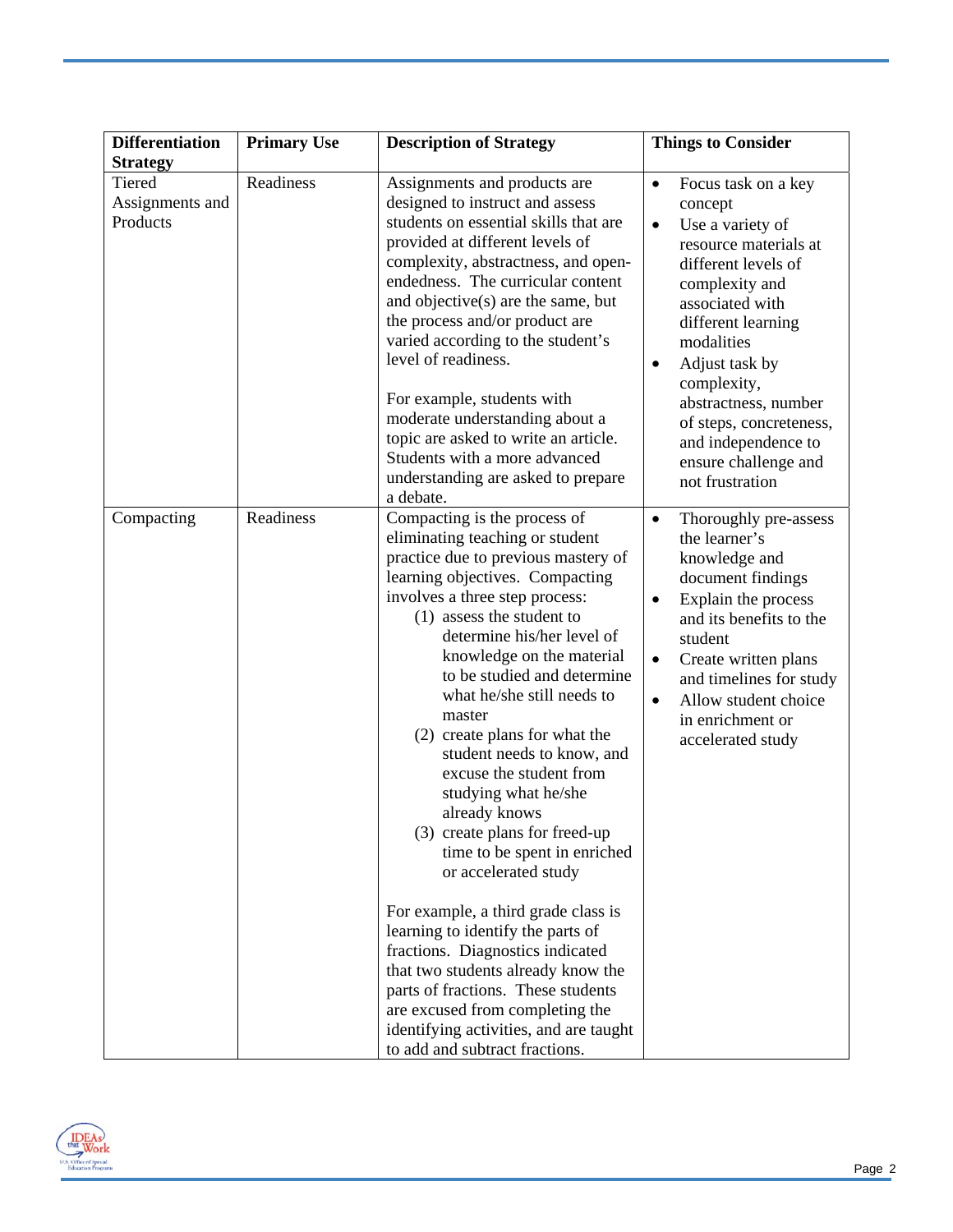| <b>Differentiation</b>                           | <b>Primary Use</b>     | <b>Description of Strategy</b>                                                                                                                                                                                                                                                                                                                                                                                                                                                                                                                                                                                                                                                                                                                                                                | <b>Things to Consider</b>                                                                                                                                                                                                                                                                                                                                                                                        |
|--------------------------------------------------|------------------------|-----------------------------------------------------------------------------------------------------------------------------------------------------------------------------------------------------------------------------------------------------------------------------------------------------------------------------------------------------------------------------------------------------------------------------------------------------------------------------------------------------------------------------------------------------------------------------------------------------------------------------------------------------------------------------------------------------------------------------------------------------------------------------------------------|------------------------------------------------------------------------------------------------------------------------------------------------------------------------------------------------------------------------------------------------------------------------------------------------------------------------------------------------------------------------------------------------------------------|
| <b>Strategy</b><br>Independent<br>Study          | Interest               | The student and teacher identify<br>topics of interest to the student.<br>Together they plan a method of<br>investigating the topic and decide<br>upoon the outcome of the<br>independent study. The result of<br>the project will be based on the<br>needs of the student and the<br>curricular content. Guided by the<br>teacher, the student completes his<br>or her own research on the topic<br>and develops a product to share<br>with classmates.<br>For example, in a unit on ocean life,<br>a student indicates that she wants to<br>learn more about sharks. With the<br>teacher's guidance she develops<br>research questions, collects<br>information, and presents an oral<br>report to the class about the feeding<br>patterns of great white sharks.                           | Base the project on<br>$\bullet$<br>student interest<br>Provide guidance and<br>$\bullet$<br>structure to ensure<br>high standards of<br>investigation and<br>product<br>Use timelines to help<br>$\bullet$<br>student stay on track<br>and prevent<br>procrastination<br>Use process logs or<br>$\bullet$<br>expert journals to<br>document the process<br>Establish clear criteria<br>$\bullet$<br>for success |
| <b>Interest Centers</b><br>or Interest<br>Groups | Interest,<br>Readiness | Interest centers (usually used with<br>younger students) and interest<br>groups (usually used with older<br>learners) are set up so that learning<br>experiences are directed toward a<br>specific learner interest. They<br>allow students to choose a topic and<br>can be motivating to students. If<br>they are used as enrichment, they<br>can allow the study of topics<br>beyond the general curriculum.<br>Groups address student readiness<br>when they are differentiated by<br>level of complexity and<br>independence required.<br>For example, in a unit about the<br>Civil War, students can choose to<br>work in groups on one of four<br>topics: free labor vs. slave labor, a<br>biography of Robert E. Lee,<br>women's role in Reconstruction, or<br>how trade was impacted. | Incorporate student<br>$\bullet$<br>interest<br>Encourage students to<br>$\bullet$<br>help create tasks and<br>define products<br>Adjust for student<br>$\bullet$<br>readiness<br>Establish clear criteria<br>$\bullet$<br>for success<br>Adjust blocks of work<br>٠<br>time based on student<br>readiness                                                                                                       |

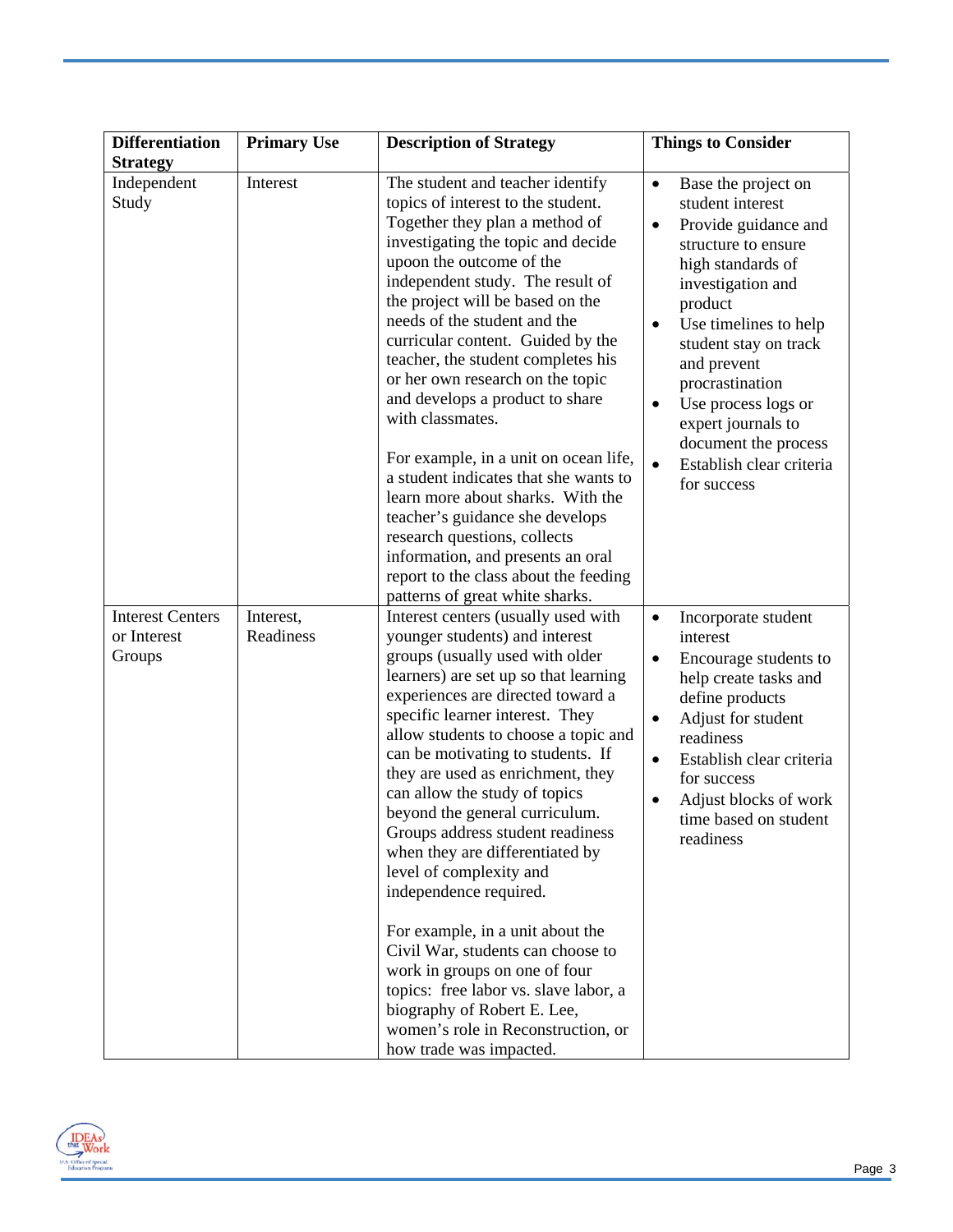| <b>Differentiation</b>                 | <b>Primary Use</b>                          | <b>Description of Strategy</b>                                                                                                                                                                                                                                                                                                                                                                                                                                                                                                                                                                                                                                                                                                                                          | <b>Things to Consider</b>                                                                                                                                                                                                                                                                                                                                                                                                                                                                                                                                          |
|----------------------------------------|---------------------------------------------|-------------------------------------------------------------------------------------------------------------------------------------------------------------------------------------------------------------------------------------------------------------------------------------------------------------------------------------------------------------------------------------------------------------------------------------------------------------------------------------------------------------------------------------------------------------------------------------------------------------------------------------------------------------------------------------------------------------------------------------------------------------------------|--------------------------------------------------------------------------------------------------------------------------------------------------------------------------------------------------------------------------------------------------------------------------------------------------------------------------------------------------------------------------------------------------------------------------------------------------------------------------------------------------------------------------------------------------------------------|
| <b>Strategy</b>                        |                                             |                                                                                                                                                                                                                                                                                                                                                                                                                                                                                                                                                                                                                                                                                                                                                                         |                                                                                                                                                                                                                                                                                                                                                                                                                                                                                                                                                                    |
| Flexible<br>Grouping                   | Interest,<br>Readiness,<br>Learning Profile | Students work as part of many<br>different groups depending on the<br>task and/or content. Sometimes<br>students are placed in groups based<br>on readiness, other times based on<br>interest and/or learning profile.<br>Groups can either be assigned by<br>the teacher or chosen by the<br>students. Students can be assigned<br>purposefully to a group or assigned<br>randomly. This strategy allows<br>students to work with a wide<br>variety of peers and keeps them<br>from being labeled as advanced or<br>struggling.<br>For example, in a reading class, the<br>teacher may assign groups based on<br>readiness for phonics instruction,<br>but allow students to choose their<br>own groups for book reports, based<br>on the book topic.                  | Ensure that all students<br>$\bullet$<br>have the opportunity to<br>work with other<br>students who are<br>similar and dissimilar<br>from themselves in<br>terms of interest,<br>readiness, and learning<br>profile<br>Alternate purposeful<br>$\bullet$<br>assignment of groups<br>with random<br>assignment or student<br>selection<br>Ensure that all students<br>$\bullet$<br>have been given the<br>skills to work<br>collaboratively<br>Provide clear<br>$\bullet$<br>guidelines for group<br>functioning that are<br>taught in advance of<br>group work and |
| <b>Multiple Levels</b><br>of Questions | Readiness,<br><b>Learning Profiles</b>      | Teachers adjust the types of<br>questions and the ways in which<br>they are presented based on what is<br>needed to advance problem-solving<br>skills and responses. This strategy<br>ensures that all students will be<br>accountable for information and<br>thinking at a high level and that all<br>students will be challenged.<br>Finally, all students benefit from<br>this strategy because all can learn<br>from a wide range of questions and<br>responses.<br>For example, the teacher prepares a<br>list of questions about a topic that<br>the whole class is studying. During<br>a discussion, the teacher asks initial<br>questions to specific students, based<br>on readiness. All students are<br>encouraged to ask and answer<br>follow-up questions. | consistently reinforced<br>Use wait time before<br>$\bullet$<br>taking student answers<br>Adjust the complexity,<br>$\bullet$<br>abstractness, type of<br>response necessary,<br>and connections<br>required between<br>topics based on<br>readiness and learning<br>profile<br>Encourage students to<br>$\bullet$<br>build upon their own<br>answers and the<br>answers of other<br>students<br>If appropriate, give<br>$\bullet$<br>students a chance to<br>talk to partners or<br>write down their<br>answers before<br>responding                              |

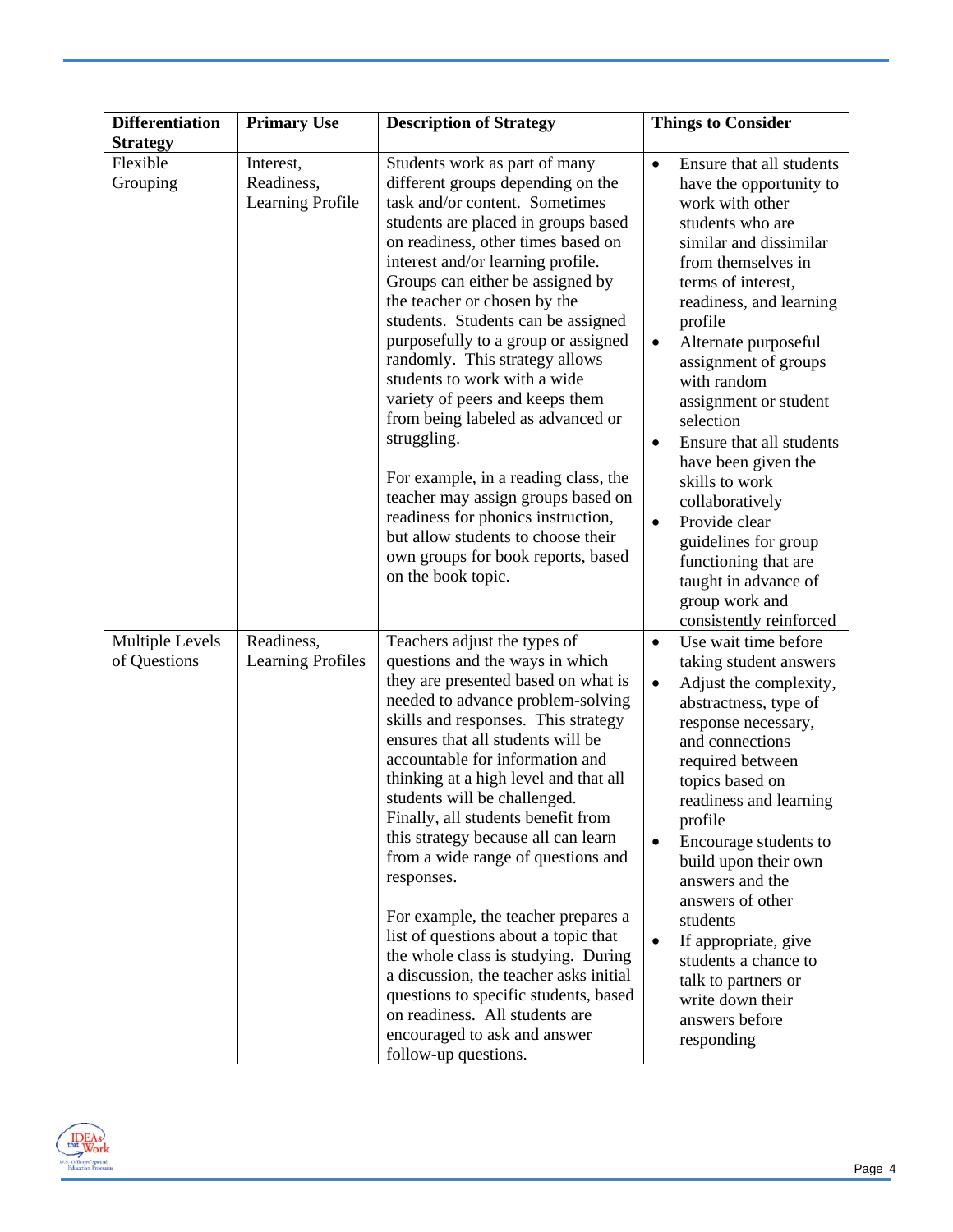| <b>Differentiation</b> | <b>Primary Use</b>                           | <b>Description of Strategy</b>                                                                                                                                                                                                                                                                                                                                                                                                                                                                                                                                                                                                                                                                     | <b>Things to Consider</b>                                                                                                                                                                                                                                                                                                               |
|------------------------|----------------------------------------------|----------------------------------------------------------------------------------------------------------------------------------------------------------------------------------------------------------------------------------------------------------------------------------------------------------------------------------------------------------------------------------------------------------------------------------------------------------------------------------------------------------------------------------------------------------------------------------------------------------------------------------------------------------------------------------------------------|-----------------------------------------------------------------------------------------------------------------------------------------------------------------------------------------------------------------------------------------------------------------------------------------------------------------------------------------|
| <b>Strategy</b>        |                                              |                                                                                                                                                                                                                                                                                                                                                                                                                                                                                                                                                                                                                                                                                                    |                                                                                                                                                                                                                                                                                                                                         |
| Learning<br>Contracts  | Readiness,<br><b>Learning Profiles</b>       | Learning contracts begin with an<br>agreement between the teacher and<br>the student. The teacher specifies<br>the necessary skills expected to be<br>learned by the student and required<br>components of the assignment,<br>while the student identifies methods<br>for completing the tasks. This<br>strategy allows students to work at<br>an appropriate pace and can target<br>learning styles. Further, it helps<br>students work independently, learn<br>planning skills, and eliminate<br>unnecessary skill practice.                                                                                                                                                                     | Match skills to the<br>$\bullet$<br>readiness of the learner<br>Allow student choice<br>$\bullet$<br>in the way in which<br>material is accessed<br>and products are<br>developed<br>Provide the contract in<br>writing, with a clear<br>timeline and<br>expectations<br>Include both skill- and<br>$\bullet$<br>content-based learning |
|                        |                                              | For example, a student completes a<br>learning contract for a science<br>project. He indicates that he will<br>research the topic of mitosis, create<br>a visual model to share with the<br>class, and write a report. The<br>learning contract indicates the dates<br>by which each step of the project<br>will be completed.                                                                                                                                                                                                                                                                                                                                                                     | in the contract                                                                                                                                                                                                                                                                                                                         |
| <b>Choice Boards</b>   | Readiness,<br>Interest, Learning<br>Profiles | Choice boards are organizers that<br>contain a variety of activities.<br>Students can choose one or several<br>activities to complete as they learn<br>a skill or develop a product. Choice<br>boards can be organized so that<br>students are required to choose<br>options that focus on several<br>different skills.<br>For example, after students read<br>Romeo and Juliet, students are<br>given a choice board that contains a<br>list of possible products for each of<br>the following learning styles:<br>visual, auditory, kinesthetic, and<br>tactile. Students must complete two<br>products from the board, and must<br>choose these products from two<br>different learning styles. | Include choices that<br>$\bullet$<br>reflect a range of<br>interests and learning<br>styles<br>Guide students in the<br>$\bullet$<br>choice of activities so<br>that they are<br>challenged, but not<br>frustrated<br>Provide clear<br>instruction in the use<br>of choice boards                                                       |